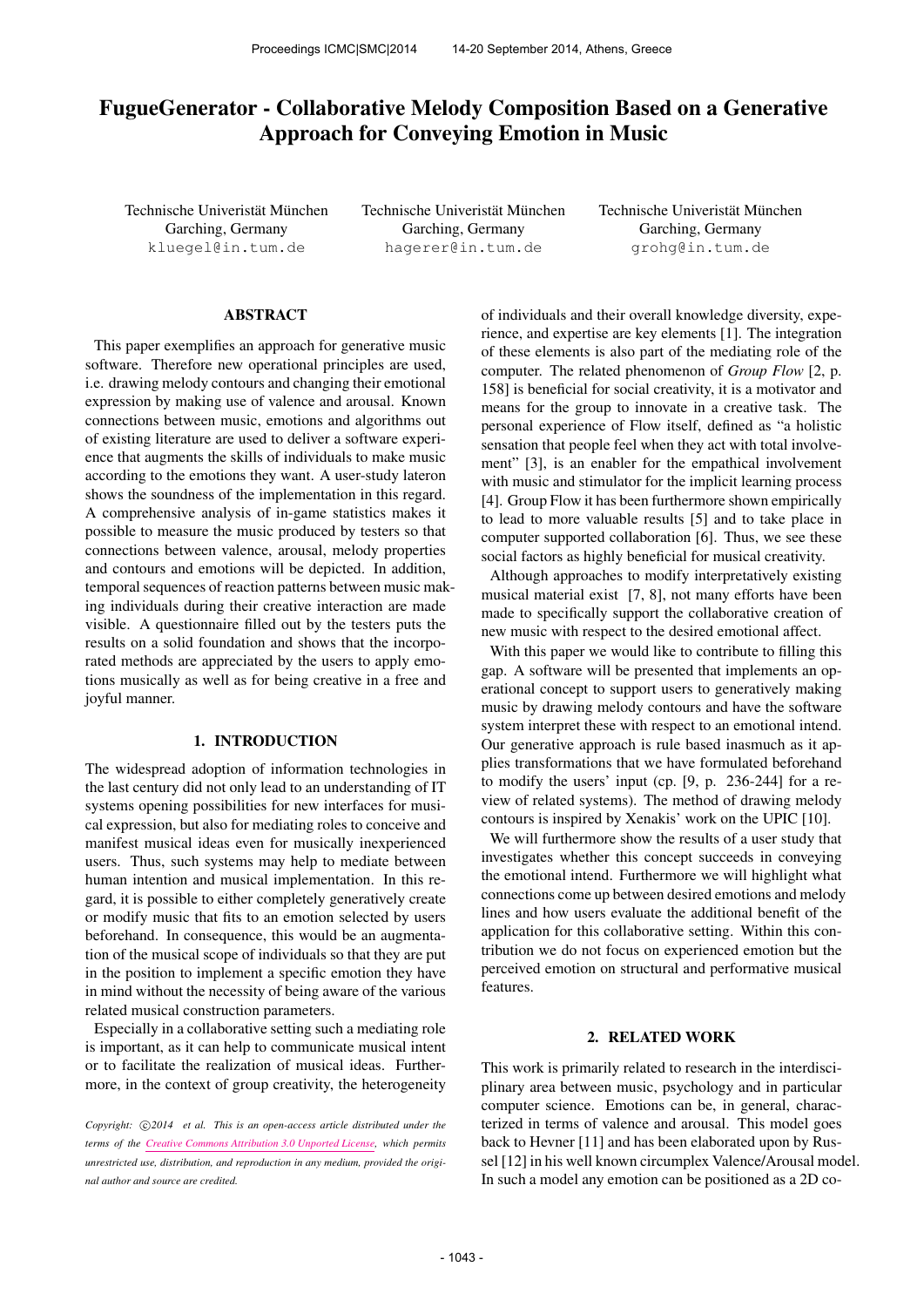ordinate in this valence arousal space.

Regarding recent research that applies such a view point to music, one can decide between a transforming and a generative approach.

The first one modifies either the score or performative features of existing pieces of music. The KTH Performance System [13], for example, modifies mainly performative (interpretative) aspects of a piece. In the Computational Music Emotion Role System (CMERS) [14] also structural (score) parameters of a piece are altered. Importantly, the research regarding CMERS involved comprehensive studies to inform about correlations between structural and performance features of music on the one hand and emotions on the other. These insights were applied in this contribution to formulate rules based on evidence to manipulate melodies towards their inherent valence and arousal values and their respective emotions. Complementary to this, Oliveira et al. [8] focuses on a knowledge based system that makes use of empirical data to derive a classification model for musical segments that can be then recombined and transformed towards a desired emotion.

The latter class of environments generates music with emotional content from scratch. In that context Wallis' Affective Music Generator [15] takes a coordinate within the two dimensional valence and arousal space as input parameter to produce purely generative produced music. Figure 1 shows the GUI of the Affective Music Generator. The construction takes into account structural and performative parameters related to rhythm, melody contour, harmony and articulation. Further user studies revealed that users assessed the generated music correctly [7]. Thus, one can conclude these generative mappings to be functional. As Wallis bases his rules on Livingstone's work, we used his implementation as guideline for our prototype.



Figure 1. A user interface used by Wallis in [15] to produce generative music with respect to valence and arousal

To conclude, there are robust algorithms and consolidated knowledge to *systematically elicit emotional responses in users* [15, p. 1]. Nonetheless, we see lack of applied use cases and evaluations thereof, especially for the purpose of creativity support, entertainment or collaboration. So the question remains unanswered if such concepts offer a suitable approach to hide musical complexity for the end-user by means of a metaphor for high-level musical expression while still offering an experience that gives users joy in musical expression.

#### 3. CONCEPTUAL FRAMING

As previously pointed out, the main idea is to support users to construct music based on their emotional ideas within some representation of the valence arousal space. Straightforwardly, to move within it, users could be presented a 2D surface to control their respective valence arousal vector similar to Wallis' Affective Music generator (see fig. 1). However, the question on what basis the musical events themselves are generated is thus far unanswered.

An important issue for collaborative creativity support systems, especially for musical applications, is fostering the users' engagement in the creative endeavor [16, 17], ideally leading to a direct connection to the musical output in form of an embodiment of music [18]. In this regard, we see value in giving the user the ability to shape musical events in a way that directly reflects an intended melody contour and that especially respects this melodic intend even when transforming it in respect to the emotional one. Thus we do not focus on stochastic processes, but rather simple means to create melodic content which is then represented in alternative emotional contexts.

Regarding the collaborative aspects, the application is designed for two collaborators, since this allows us to perform a focused evaluation towards certain aspects such as assessing the users' agreement on perceived emotion or turn taking patterns. We make use of a multi-touch table as shared interface, as this offers means that simplify social communication protocols [19, 20].

## 3.1 Implementation

In the following the implementation work for this paper called FugueGenerator will be laid out in detail. As the name tries to imply, the melodical basis is created by the user. The previously discussed shaping of melody contours is realized by directly drawing it on a 2D surface. The melody lines are continuously repeated while following a chord progression. The valence and arousal values can be controlled manually and thus modify the underlying scale, tempo, articulation and timbre accordingly. For collaboration, it is possible for two people to create their own respective melody within one shared workspace in parallel for polyphony. Furthermore, controls for valence and arousal are both part of the shared and private workspace of the respective user: valence is a global (shared) control and arousal is a private control for each user. This decision will elaborated upon throughout this section.

#### *3.1.1 GUI and Operational Principle*

The graphical user interface of FugueGenerator consists out of the following elements: surfaces for the melody contours (fig. 2,1) , controllers for the local arousal settings (fig. 2,2) , a global valence control (fig. 2,3) , a register control that indicates which melody is playing in a lower register (fig. 2,4).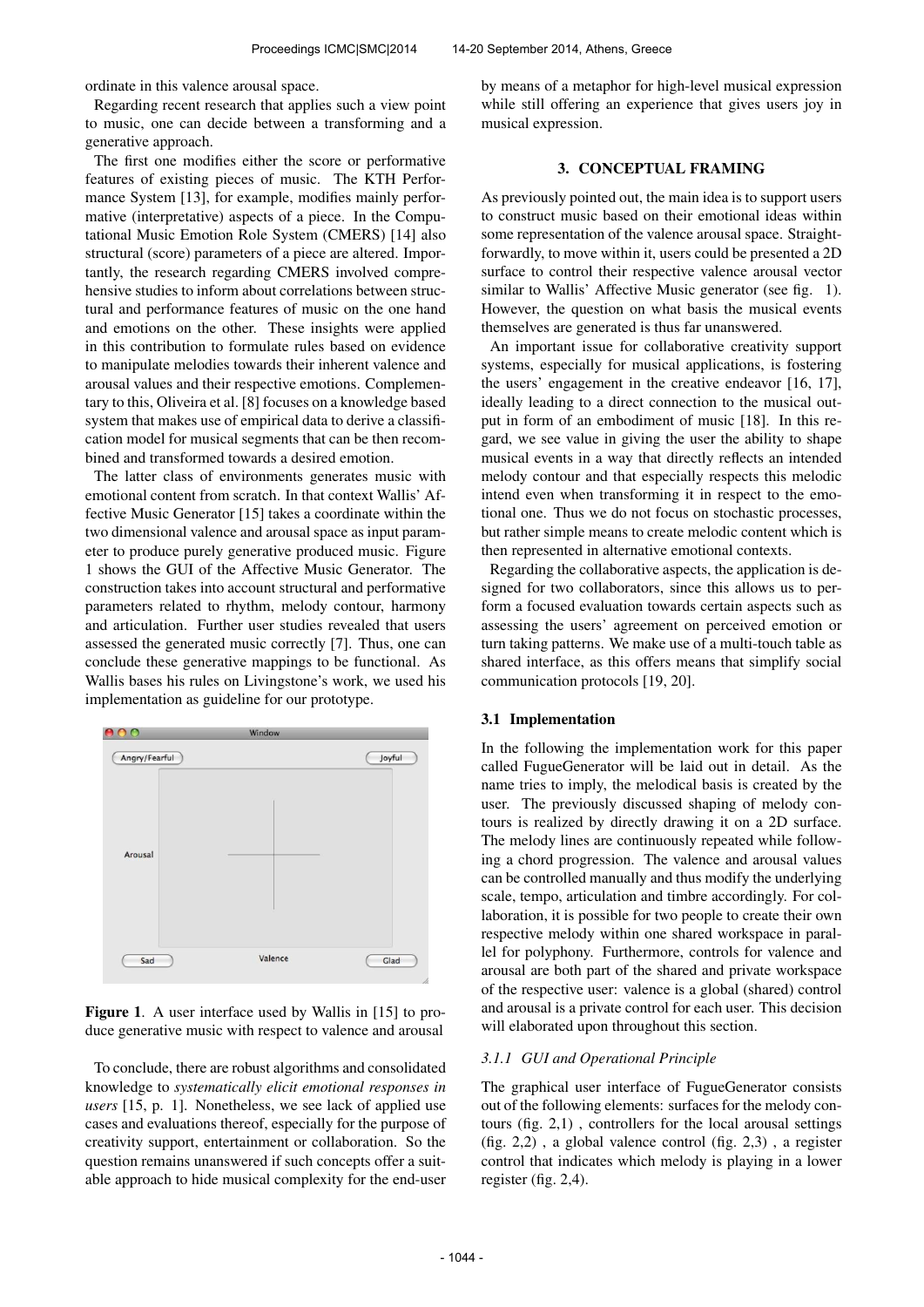

Figure 2. A screenshot showing the prototypical imple-

mentation of our application

The application is designed so that each player operates from his own side of the screen while standing at the regarding edge of the vertical touch display. Drawing the melody contour is done by touching and dragging within the melody surface as illustrated in figure 3. The height of each bar represents a note, it indicates the relative pitch to the underlying harmonic. The set of bars forms a sequence of notes with the currently played bar (note) being highlighted.



Figure 3. Schematic illustration of the way how drawing a melody contour on a melody surface is performed. The blue line shows the path of a drag gesture, the red arrow points into the direction. The bars adjust to the last touch position within the respective row.

## *3.1.2 Melody Generation*

The number of bars in a sequence depends on the local arousal setting (see paragraph 3.1.4). The tempo is the same for both melody contours, while the divisions of a beat (the number of bars) are equivalent to note lengths; e.g. a sequence with two bars is made of two half notes.

The tonal system of the melodies is based on the fundamental note, which lies at the center line of the surface. The deviation upwards is equivalent to a positive deviation in regards to pitch from the root note and vice versa (cp. fig. 3). The amount of pitch deviation is also dependent on the local arousal (see paragraph 3.1.4) and the global valence settings (see paragraph 3.1.3). Such relative pitches are then steering the selection of absolute pitches as an arpeggio of the currently playing chord. The system uses a repeating chord progression (Tonic, Subdominant, Dominant, Tonic). The common tonal basis is a mode, which changes in accordance with the global valence value as described in paragraph 3.1.3. Nevertheless, the fundamental note always stays the same.

#### *3.1.3 Controlling Valence*

As previously mentioned, the valence value steers the selection of the mode. Livingstone [14] showed empirically the correlation between valence and happy major or sad minor modes, and Persichetti [21] suggested orderings of modes reaching from darkest to brightest. Following this, we implemented a correlation between valence and modes. This was largely influenced by the work of Wallis [15]. This ordering by ascending valence or brightness is the following: Phrygian, Aeolian, Dorian, Mixolydian, Ionian, Lydian.

# *3.1.4 Controlling Arousal*

We based the structural and articulation related transformations again on the work of Livingstone [14], these are shown in table 1.

| <b>Arousal</b> | Low    | High     |
|----------------|--------|----------|
| Rhythm         | simple | complex  |
| Articulation   | legato | staccato |
| Tempo          | slow   | fast     |
| Pitch Range    | narrow | wide     |

Table 1. The influence of arousal on musical properties

The rhythm complexity and the tempo are influenced by arousal as an increase of arousal also increases the number of bars (and notes) on the melody surface. Therefore, the lowest arousal setting has two half, the greatest 16 sixteenth notes, this results in fast and agitating melodies at a high arousal setting. However, these local arousal values also influence the global tempo (weighted mean), such that agreement of users in the extremes of the arousal scale can further amplify the effect.

#### *3.1.5 Cross-Relations between Valence and Arousal*

Thus far, the transformation rules for valence and arousal only apply for separate concerns of the shared composition. In this section we will inform about additional crossrelations that have been additionally implemented and concern the timbre of the synthesized audio and rhythmic complexity. These are shown in table 2.

The synthesis is done with a simple two operator FM synthesis and additional effects. With increasing arousal, more harmonics are added to the synthesized sound. Valence is used to add distortion on low settings (dark mood) when combined with high arousal settings resulting to a timbre similar to a distorted guitar as apparent in music genres like Heavy Metal. Complementary, a dark mood in combination with decreasing arousal introduces more glide (slur) between notes, emphasizing a legato effect. For a bright mood, the timbral palette varies according to arousal between non-slurred clean sine to bright bell/chiptune-like tones. The articulation between staccato and legato can be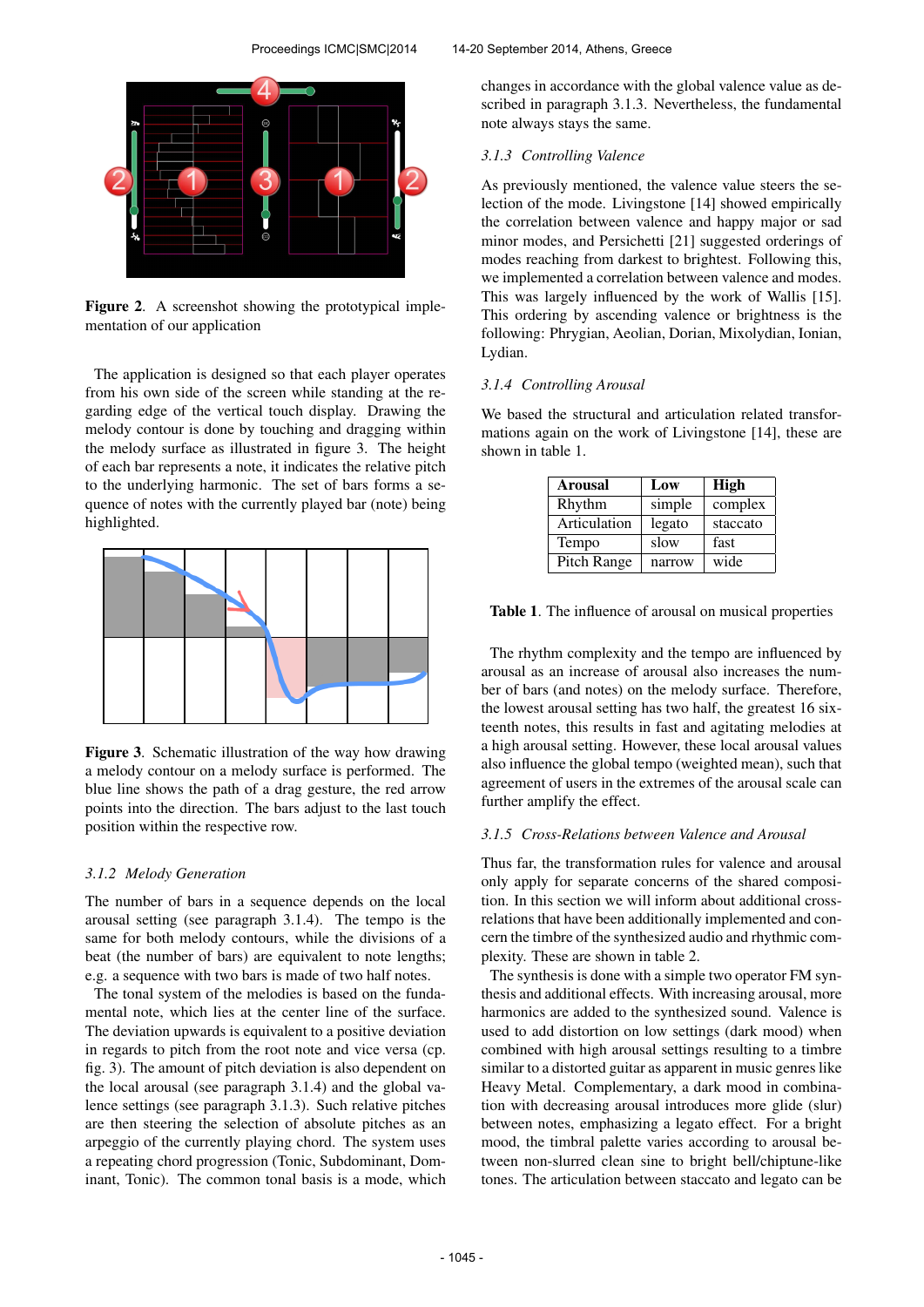| Valence<br><b>Arousal</b> | Low                 | High              |
|---------------------------|---------------------|-------------------|
|                           | Timbre: slurred $&$ | Timbre:           |
| Low                       | low harmonics       | low harmonics     |
|                           | Rhythm: straight    | Rhythm: swing     |
|                           | Timbre: distorted & | Timbre: clean $&$ |
| <b>High</b>               | bright              | bright            |
|                           | Rhythm: straight    | Rhythm: swing     |

continuously varied by modifying the amplitude envelope decay times with respect to the global tempo.

Table 2. The influence of valence on musical properties

A further implementation aspect in this context is rhythmical complexity which is related to arousal and high valence [14]. For this, we make use of a measure of rhythmic complexity which has been shown to agree with human perception, the *Weighted Note-to-Beat Distance* (WNBD) [22]. Furthermore, we created the inverse function of this complexity measure to modify the note durations and onsets to have control over the swing added to a melody. An increase of the WNBD value for this inverse function leads to an increased shift of every second or forth note onset while reducing its duration by the same shift distance. It was implemented so that the the local arousal positively controls the shuffling of a melody but only for high valence values.

## 4. EVALUATION

For the evaluation we follow two objectives: first, we would like to know whether the devised systems help users construct simple music with a specific emotional intend. Thus, the question is whether the transformation rules hold and whether they overlap with the users' (subjective) perception. Second, it is of interest to evaluate to what degree this approach supports collaborative creativity and how collaborative turn-taking patterns manifest when a large degree of the control steers an emotive interpretation of melodic content.

For this we performed a user study that involved 16 people being paired into 8 groups. The age of the persons was between 20 and 35 years. They mostly had an academic background with varying fields of study, i.e. equal in humanities and technical subjects. They assessed their own musical talent as well as their knowledge and experience in music theory as being neither very advanced nor very bad on average, while excesses on both sides of the scales equally occurred.

#### 4.1 Testing Procedure

We started each evaluation with a short introduction followed by two parts, where we asked the group to construct specific moods. The second part was unrestricted, giving users time to experiment. For the first part, users were asked to use the application to create the following moods: aggression, happiness, despair, being chilled, solemn, annoyed, graceful, relaxed exhilaration. Testers were given about two minutes for each emotion and had both to agree on the result. Afterwards the participants answered the first part of a questionnaire that asked about the users' interagreements and the agreement to the emotive content of the created generated music. The following free session took ten minutes so that users had time to produce musical output that the testers liked most. Again, this part concluded with a questionnaire, this time informing about the general assessment of the application and the users' demographic data.

## 4.2 Logging Data

Apart from the questionnaire another data source was logging data generated by the application that contained timed information about the characteristics of the melodies (the minimal, maximal and average heights of the melody bars and their mean deviation) and the controls for valence and (local) arousal values. This not only allows to compare the valence arousal values of the first part to the specified emotions but and to link valence and arousal to the shape of melody contours but also to reconstruct turn taking patterns or the emotive and melodic development within a session.

#### *4.2.1 Emotions and Valence/Arousal*

The valence and arousal positions for the specific construction of emotions in the first part of the evaluation can be seen in figure 4. These have been gathered using the logging data.



Figure 4. A plot showing the median of the valence and arousal coordinates gathered by user interaction during first part of the user study

The shown emotions represent the median value for all groups with valence being represented on the x-axis and arousal on the y-axis. This result corresponds to Livingstone's comprehensive outline. Emotions like aggression, annoyedness, happiness, gracefullness and solemnity show high degrees of similarity in their coordinates of the valence arousal space. Differences are most likely explained by the deviation in word meaning throughout the translation (to german) of the words describing these emotions. This was especially the case for "Annoyed" (ambiguously translated as "verdriesslich") and "Soft Exhilaration" (translated as "sanfter Rausch"). The latter was used as an German alternative to serene to fit better into the respective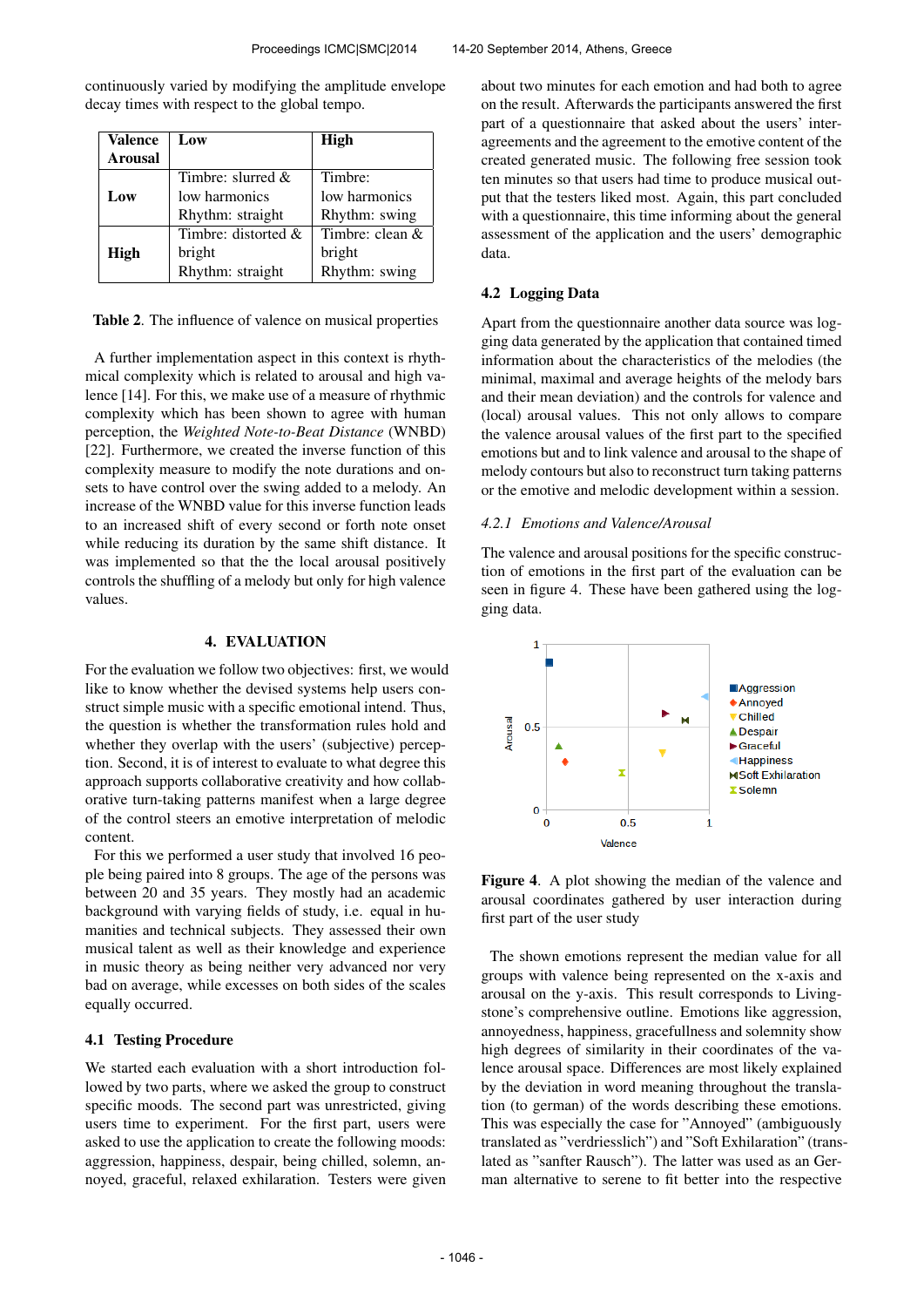position within the valence arousal space. Chilled (translated as "beschwingt") was chosen as alternative to tender, which worked out very well in comparison to Livingstone.

To conclude, the results on average comply with the outline of the experiments collected by Livingstone. In this way, the transformation rules and the basic application concept is suitable for users to also construct music according to a given emotion rather than transforming existing pieces for an altered listening experience. Moreover, given the musical skills of our participants in general, it can be seen as a valid approach to augment the users' musical skills.

## *4.2.2 Emotions and Melody Properties*

We now turn to the analysis of the logging data for the melody contours to see whether connections between melody properties and the implemented emotions exist. To answer this, it is at first necessary to define several characteristic properties of melody contours. For this purpose Livingstone suggests properties as some of them are listed in table 3 along with their adaptions to our logging data.

| Livingstone   | <b>FugueGenerator</b>                |
|---------------|--------------------------------------|
| Pitch Height  | Average Height                       |
| Pitch Range   | Maximum Height - Minimum Height      |
| Pitch Contour | Upwards: AHD $>0$ & Pitch Range $>0$ |
|               | Downwards: AHD<0 & Pitch Range>0     |
|               | Oscillating: AHD==0 & Pitch Range>0  |
|               | Even: AHD== $0 &$ Pitch Range= $=0$  |

Table 3. Comparison of definitions as they appear in [14] and their adoption to our logging data from FugueGenerator. AHD means Average Height Deviation.

The definitions as shown in table 3 were applied to the logging data in the same manner as for valence and arousal previously, i.e. the pitch height, pitch range and pitch contour are calculated from the data setting at that time when both team members were in agreement about the implemented emotion. Thus, it is possible to group the median of all properties of the melodies by emotion. The pitch heights are depicted in figure 5 and sorted by descending valence. The pitch ranges are shown in figure 7 and sorted by descending arousal.

For both pitch heights and pitch ranges a certain trend can be identified. Concerning the former the pitch heights mostly decrease with decreasing valence, with aggressive emotion forming an exception. In contrast, the pitch ranges are generally relatively high for low arousal and and low for high arousal, while happiness is an exception.

Regarding the direction of the melody contour, one can differentiate between upwards, downwards, oscillating and even motions. For this, we used the rules given in table 3.

From figure 7 it is visible that the melodies tend to be directed upwards for low and downwards for high valence emotions, while oscillating or even melodies do generally seldom occur. Compared to Livingstone [14], these results are somewhat surprising as he stated that the melody contours are expected to have opposing directions compared to our findings [14, p. 46, Table 1]. Nonetheless, he also



Figure 5. The median values of pitch heights for each emotion. Emotions are sorted by descending valence (see Figure 4). The value range of the scale is just for referential purposes.



Figure 6. The median values of pitch ranges for each emotion. Emotions are sorted by descending arousal (see Figure 4). The value range of the scale is just for referential purposes.

makes it clear that this relationship is not deemed to be very strong because many deviations for different arousal settings exist and the outcome of his experiments regarding melody contours is generally ambiguous.

To summarize this, it is apparent that certain trends can be observed in the statistics, i.e. low arousal leading to high pitch ranges as well as high valence leading to low pitch heights and downwards directed melody contours. Nevertheless, these figures have to be treated with caution, since the exceptions themselves need further investigation and the small data set is by no means representative.

## *4.2.3 Free Game*

In the second part of the test sessions, participants were given the opportunity to use the application freely, so observations concerning questions about if and how the collaboration and the interaction flow between the teammates takes place and how users value the application as a tool for expression.

First, we look again at the time series data from the logs to see whether common interaction patterns between par-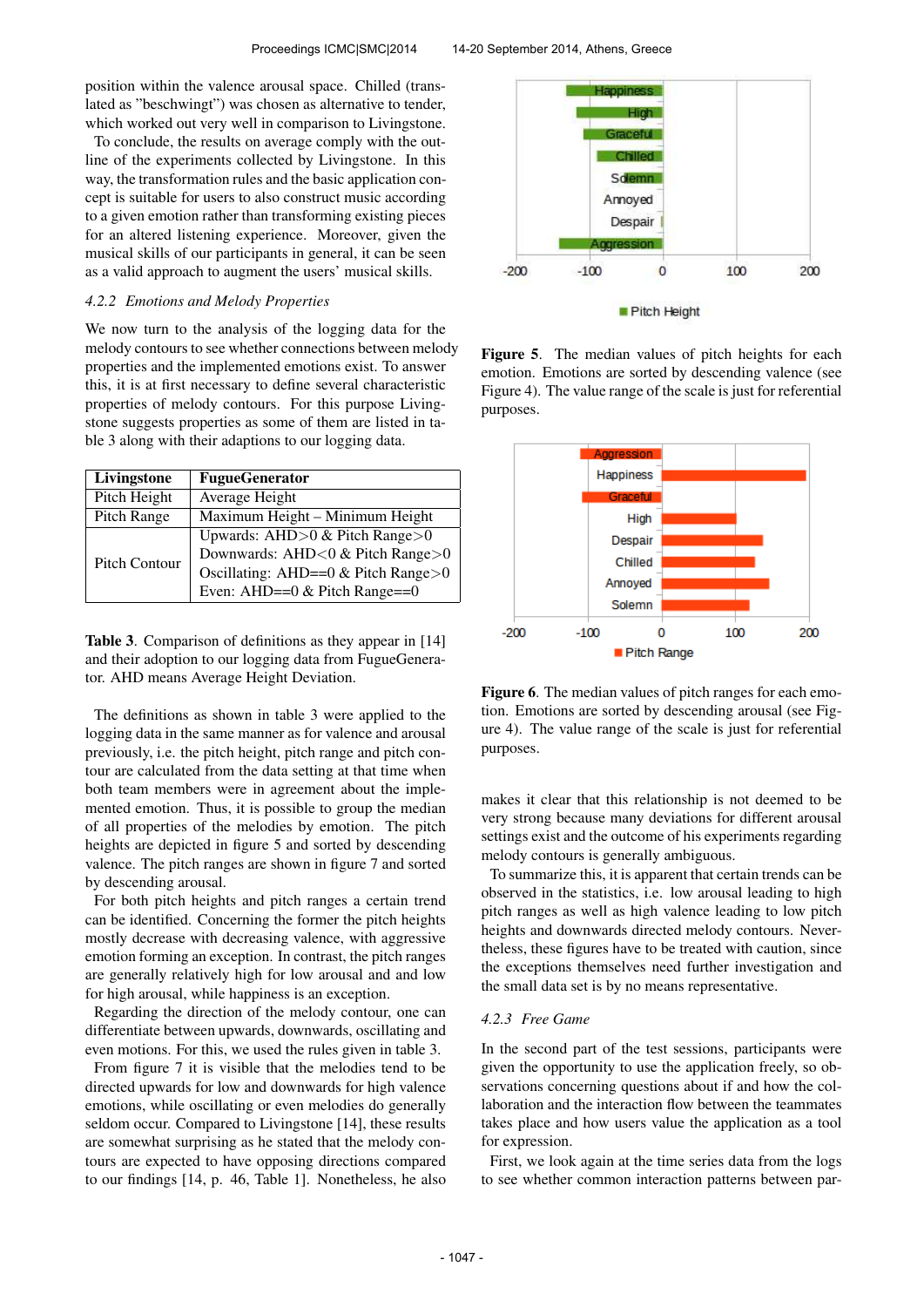

Figure 7. Graphical illustration of the number of how often certain melody contours were created respective to their intended emotions in the user study. The emotions are sorted by valence (see fig. 4).

ticipants of a group are apparent. In figure 8 the average heights of the melody bars are shown of an example group. With respect to the interaction flow, we highlighted situations in yellow, when simultaneous changes appeared for both melodies, and green, when the changes on both melodies occurred directly one after another.



Figure 8. The average height (y-axis) of the bars for the melody surface of each user depicted over time (x-axis). A green background indicates consecutive and a yellow one represents two simultaneous changes of bar heights.

From this visualization it is evident, that most melody changes stand in an strong temporal connection with each other. The same applies to figure 9, that shows the global valence and the arousal values from each player (for another group).

The observed temporal connections are interesting, as such behaviors, namely prompt reactions to each other, are typical for other creative musical contexts e.g. especially jamsessions. We discovered similar patterns in the other groups' interaction. In this regard, solely focusing on this data, it can be said that the application supports musical collabora-



Figure 9. The global valence and local arousal values of each user (y-axis) depicted over time (x-axis). A green background indicates consecutive changes.

tion at least in terms of well-known patterns. Nonetheless, a quantifiable analysis of mutual influences in terms of statistical dependencies of changes in time would help to gain more reliable results by considering all test sessions in an objective way.

## 4.3 Questionnaires

We now turn to the questionnaire. It consisted of 40 multiplechoice questions. Most answers to the questions are expressed in a five-point Likert scale. We used the arithmetic mean of the answers for the evaluation. Besides this, some of these results are regarded with respect to two user groups, namely the group of users that described themselves as musically talented and the others. This distinction by self-assessment is based on their ratings of knowledge and practice in music theory (i.e. harmonics, circle of fiths, modes, rythmics); a user that rated himself with four or five in the respective fields is regarded as musically talented.

#### *4.3.1 Appreciation*

With respect to the appreciation of the application, we can distinguish between two aspects, namely if the software was found helpful to implement a given emotion and how the experience felt like during the creative part of the session. These aspects are depicted in Figure 10. It is apparent that the application was assessed as helpful. Yet, musically talented people stated a lower consent than musically not talented. In this context a loss of control about the musical construction parameters can be seen as reason as described later on. Concerning appreciation for the free and creative part of the sessions, all testers evaluated the experience as interesting and joyful and only marginally frustrating.

#### *4.3.2 Collaboration*

For assessing the collaboration we can again distinguish between the two parts of the user study. For the first test part it is not clear if interaction between two people is helpful to perform the musical task of implementing an emotion, since different opinions, approaches and musical skills between two individuals could lead to discrepancies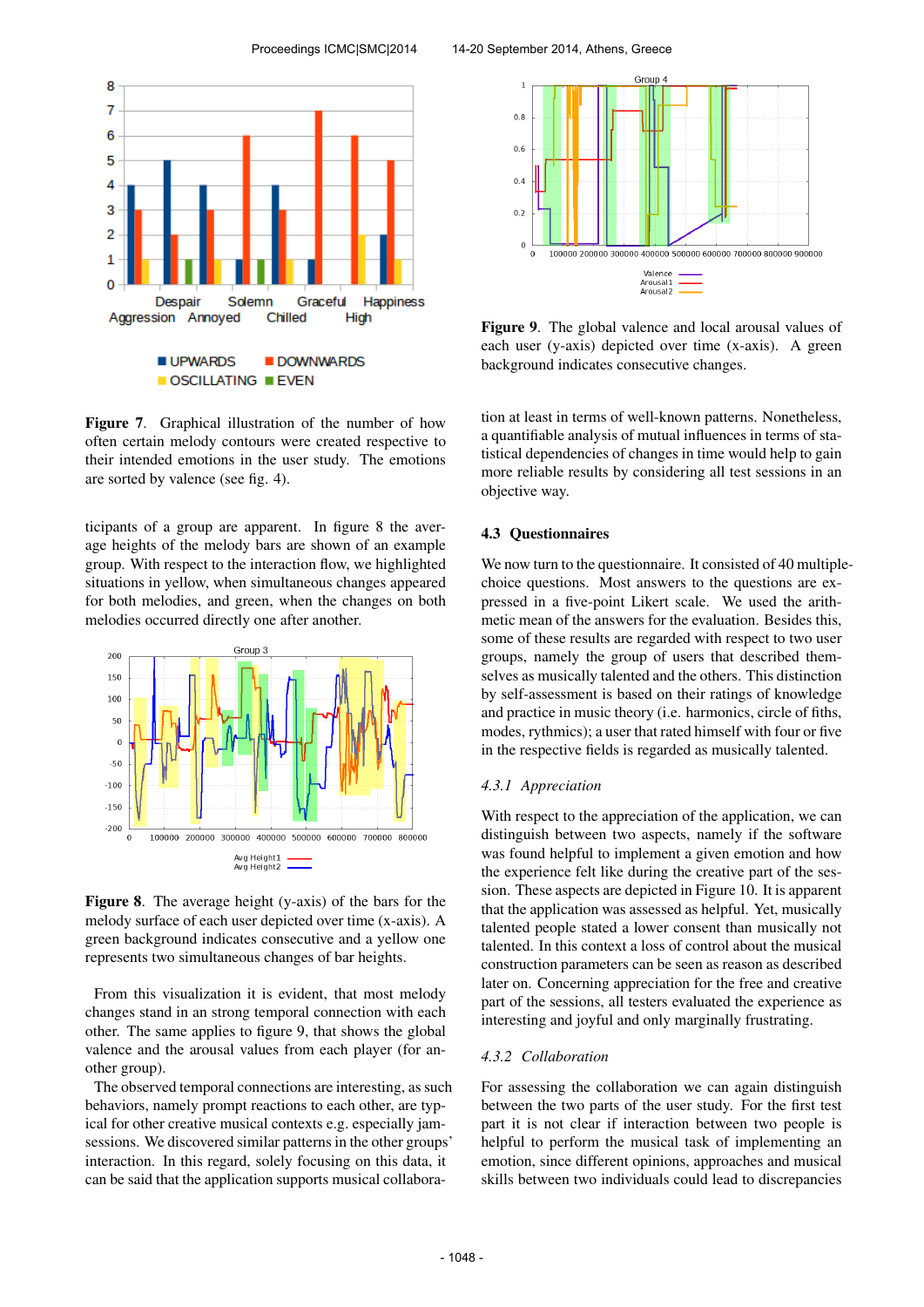

Figure 10. Results of a part of questionnaire regarding the general assessment of the application with respect to creativity support

that would distort the previously presented logging data regarding emotions. Figure 11 shows that in the present case this can be ruled out, as teammates found each other to be helpful solving the task. Furthermore, their agreement on the emotional assessment of their music as well as their mutual influence of their assessment were rated as positive. In addition, users stated that they see FugueGenerator to be suitable to fulfil the given task. These assessments indicate that the results of the previously discussed logging data are consistent and thus can been seen as reliable.



Figure 11. Results of a part of questionnaire regarding the assessment of the application with respect to implementing specific emotions

With respect to the free and creative part of the test sessions, it seems to be particularly interesting whether creative exchange between the teammates took place and how such processes were experienced. The testers regarded the exchange as very positive, active, meaningful and inspiring (cp. figure 11). This is also evident in their assessment that they and their teammates influenced the generated music by interaction with the other person. Again, this is consistent with the observations made in section 4.2.3, where changes in melody contours, valence and arousal values have a strong temporal relationship. Another aspect is that the interaction was evaluated as positive and inspiring and thus beneficial for creativity support.

# 5. CONCLUSIONS

As the evaluations clearly showed, the implementation work FugueGenerator delivers a creativity supporting generative music software, which is clearly appreciated as such by users. This can be considered as important due to the incorporation of new operational principles in this context, i.e. drawing melodies and particularly their expressional modification by valence and arousal. It can be claimed that these approaches are promising to augment the creative skills in a joyful manner for not least musically not talented individuals. Thereby collaboration was found out to be a beneficial feature, which makes the creative experience more valuable.

Moreover, the implementation allowed to gain various deep insights regarding the connection of emotions on the one hand and melody lines, valence and arousal on the other. While these relationships already were found by existing research, these hardly refer to generative music software. It was shown in this paper that reasonable methods exist to successfully augment the skills of individuals to create music according to valence and arousal and respective emotions. Thereby the valence and arousal settings of many emotions as known from previous research could be confirmed from a creative instead of passive point of view. Additionally, solid new methods were delivered to create, modify, measure and characterize melody lines, which makes them quantifiable for analysis in research regarding valence and arousal. Even though connections between melody properties and emotions have been found through user-studies, more research in terms of testing data is necessary to deliver more reliable results.

Last but not least it appears worthwhile noting that further logging data could be used to visualize the interaction flow between two creatively music making individuals. Reaction patterns showed a high mutual activity, which is similarly indicated by the questionnaires, too. However, these things were only inquired or exemplary demonstrated so that a quantifiable analysis of reaction patterns in creative music interaction would help gaining more reliable results. A software like the presented FugueGenerator would allow to do deep research concerning this and thus is advised by the authors. Following our previous research, the source code for the application is available online<sup>1</sup>.

# Acknowledgments

We are grateful to Isaac Wallis for sharing his source code to base our prototypical implementation on.

<sup>&</sup>lt;sup>1</sup> http://tobeupdated.org